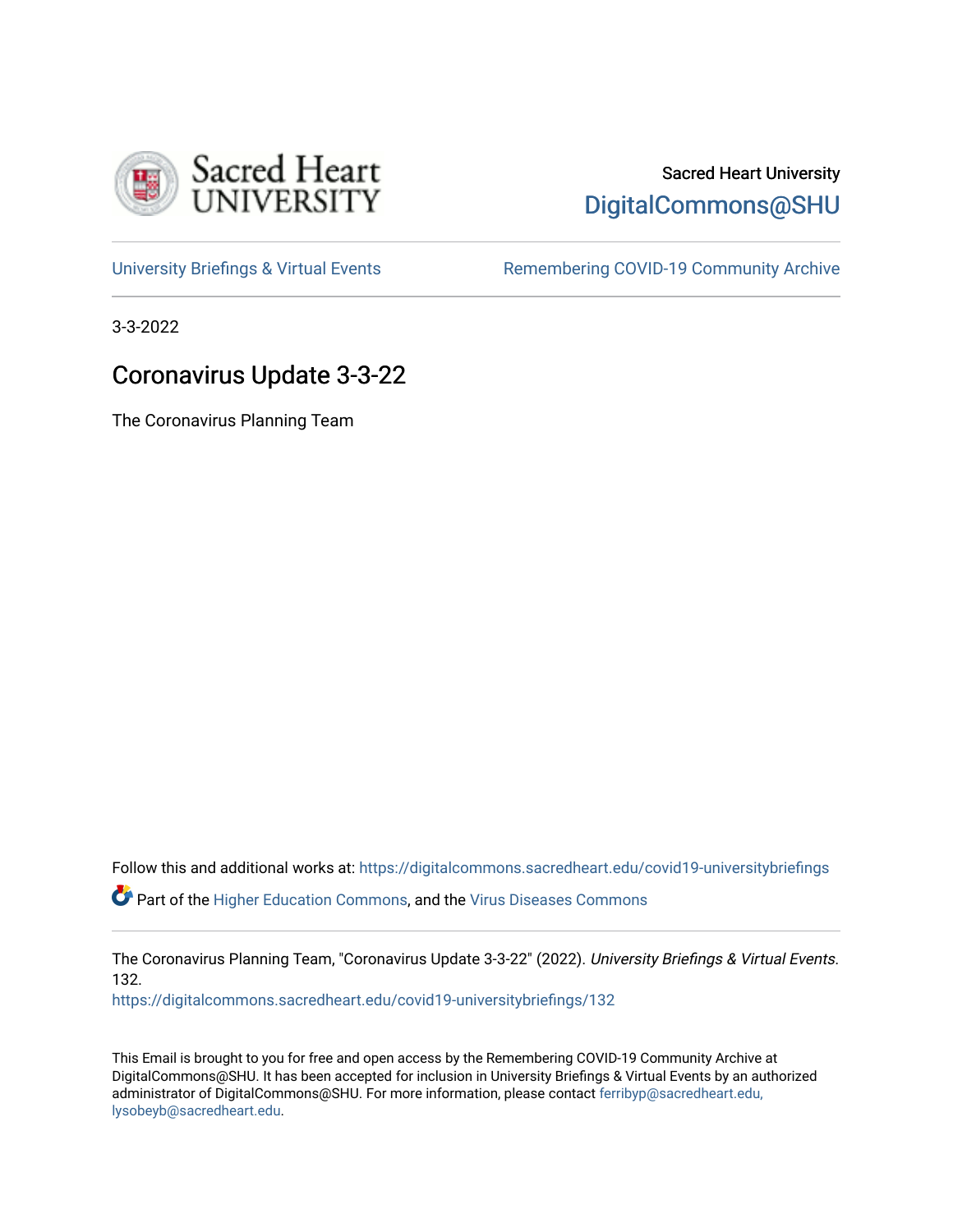### Thu 3/3/2022 4:01 PM

coronavirusplanningcontactus=sacredheart.edu@mg.regroup.com; on behalf of; Coronavirus Planning Contact Us [coronavirusplanningcontactus@sacredheart.edu](mailto:coronavirusplanningcontactus@sacredheart.edu)

### **Coronavirus Update 3-3-22**

Dear members of the Sacred Heart University community,

For those of you who will be around this weekend, we have scheduled a booster clinic on campus on Saturday. The clinic will run from 10 a.m. to 2 p.m. in the Edgerton Center atrium. Griffin Health will provide 100 doses to members of the SHU community and their families. You may walk into the clinic between 10 a.m. and 1:30 p.m. No appointment is needed. Moderna, Pfizer and Johnson & Johnson boosters will be available. As a reminder, the deadline for students to receive a booster shot and upload the information to their student health portal is March 15.

## **Pre-Arrival Testing After Spring Break**

We want to remind you to make sure you have picked up your at-home COVID test before you leave for break. Please take the test the morning that you first plan to return to campus. If you test positive, you will need to report it to SHU by filling out this **[online questionnaire](https://forms.office.com/Pages/ResponsePage.aspx?id=xFmCf5HE9Uel5amfUya5dmbvACxOprVOrZJpX_GNNvRURDRHRVhWRUQyMldIM1dXR0VEQUpOT005VSQlQCN0PWcu&wdLOR=cF3670D64-9EDB-487B-8389-5A65375DB43E)** and uploading a photo of your positive test to your student health portal. You must then isolate at home until you receive your clearance to return to campus. If you test negative, you do not need to upload a photo of your negative test, but you should bring the test result with you to campus. If you do not have a test, you can pick one up in the following locations:

- All residence halls
- The campus concierge in the Main Academic Building
- The IT help desk at West Campus
- The IT help desk at the Center for Healthcare Education

Please note: If you tested positive for COVID within 90 days of your return to campus, you do not need to take a pre-arrival test.

Have a fun and relaxing break, The Coronavirus Planning Team

--

*Please note: Given the unpredictability of the variants, we will continue to consult with and follow the guidance of the CDC, the Connecticut Department of Health and state and local health officials. We will all need to be flexible and understand that as we continue to work in the best interest of the University community, there will likely be changes and updates. We also suggest that all students have plans in place should there be a need to return home for isolation, quarantining, etc.* 

### [SHU Coronavirus Website](https://www.sacredheart.edu/offices--departments-directory/health-services/coronavirus/)